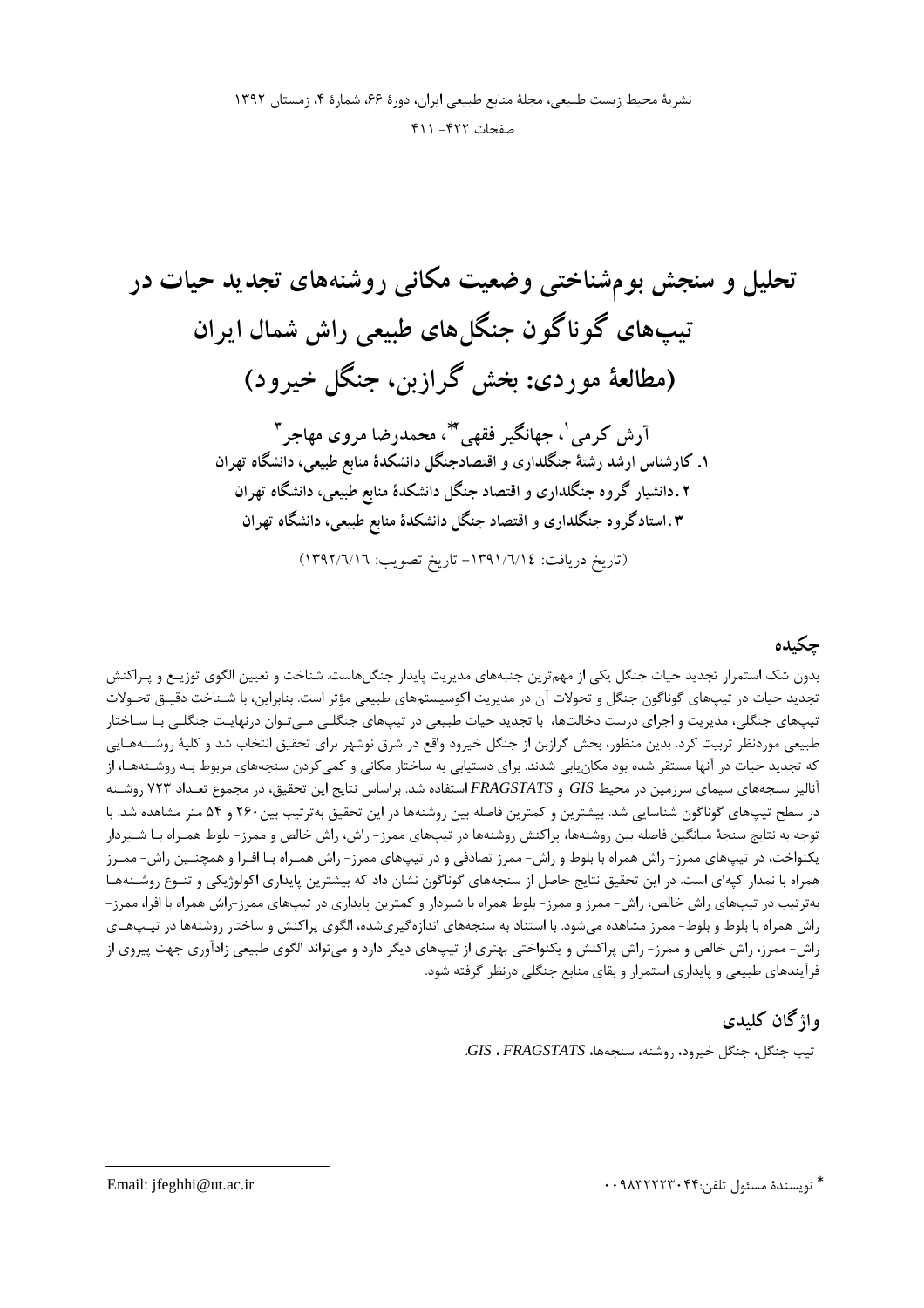#### **= 1.**

باشد (توالی جنگل) که بیشـترین پویـایی درکشـدنی سیمای جنگلهـا اغلـب در سـطح درخـت یـا روشـنههـا صورت مي گيــرد (Millennium, 2003; Inouye, 1999). اگرچه فرآیندهای اساسی تحولات اکوسیستم در تمـام سطوح جريان دارنـد، بـراي شـناخت دنيـاي واقعـي و مديريت بهتر اكوسيستم جنگل شناخت كافي فرآينــدهاى سطح پايينتر ضروري است (Allen & Starr, 1988). بنابراين، مطالعة اكوسيسـتم هـا بايسـتي براسـاس اعمـال جزئیات سطح پایین تر انجام شود. بر این اســاس، زادآوری طبیعی، که از مهمترین عوامل توسعه و پایداری تیپ هـای گوناگون جنگل و برای بقا و استمرار آنهـا ضـروری اسـت، درواقع از اركان و اصول اصلي رسيدن بــه مــديريت پايــدار جنگــل هاســت (Hamann & Wang, 2006). درواقــع، بررســي زادآوري يكــي از بهتــرين معيارهــاي پــايش پایداری کارکردهای تنوع زیستی جنگــلهــا بــهشــمار م<sub>ی(و</sub>د (Wang *et al*., 1999). یکی از مناسبترین شاخصها برای ارزیابی و سنجش بومشناختی هر تیپ مقـدار اسـتقرار و نحـوهٔ پـراکنش تجدیـد حیـاتهـای طبیعی انجامشده در هر تیپ جنگل اسـت ( William & Veit, 1998). تركيب، توزيع، شكل، انـدازه، فاصـله، ســاختار و فعــل و انفعــالات روشــنههــا در هريــك از تیپهای جنگل متفاوت است و از الگوی خاصی پیروی میکند (Beaumount *et al*., 2005). به عبارت دیگر، استقرار روشنهها بهمثابهٔ عاملی محدودکننده در فرآیند احیای جنگل و تعیـین کننـده در پـراکنش اجتماعـات پدیـدهای طبیعـی مربـوط بـه پویـایی جنگـل اسـت و شــناخت، حفاظــت و حمايــت از آنهــا بــراي بقــاي اکوسیستم جنگل در سطح سیمای منظر ضروری است و برای شناخت آن و عوامل گوناگون تأثیرگذار بر آن به پــژوهشهــای گســتردهای نیــاز دارد. در ایــن زمینــه، پـژوهشهـاي داخلـي و خــارجي زيــادي انجــام شــده است. Kotwalp و همكاران (2008) طي تحقيقي بيـان کردند که سیمای سرزمین جنگلهـا، بـهواسـطهٔ رونـد دائمی مرگ و میر درختان، بـهسـرعت در حـال تغییـر است. در جنگلهای با تیپ راش تشکیل روشـنههـا بـا مرگ و افتـادن يـک يـا چنــد درخـت آغـاز مــىشـود (Drößler & Von Lüpke, 2005). در پژوهشي ديگـر، Sefidi و همكــــاران (2011) در بررســـــى وضــــعيت روشنههای راش شرقی بخش گرازبن جنگلهای شمال

هدف اصلي مديريت پايدار منابع طبيعـي، حفـظ تنــوع زیستی در اکوسیستمهای طبیعـی اسـت. بـهطـورکلی، رويشـــگاههـــاي متنــــوع تــــر، پايــــداري اكولـــوژيكي و حاصلخیزی بیشتری را بههمراه دارند و اکوسیستمشان پايدار و پويا خواهد بود (Smith, 1996). اگرچه هميشه ین وضعیت صادق نیست، زیرا برخی از اکوسیستمهای  $\overline{\phantom{a}}$ جنگلــي داراي تنــوع گونــهاي بيشــترند، لزومــأ پايــدار نيستند. نظر به اينكـه مسـئلهٔ تخريـب محـيطزيسـت، بهويژه جنگلهـا، كـاهش مسـاحت و زادآوري طبيعـي جنگــلهــا در اثــر اجــراي بعضــي از شــيوههــاي جنگل شناسی از اخطارهای حیاتی و مسائل مهم بـرای انسان است، ضرورت دارد که فـاکتور بقـای جنگـلهـا يعني زادآوري بررسي شود (Prescott, 1996). تيپهاي گوناگون جنگل، بومنظامهای کمیاب و ارزشـمندیانـد كه تحت تأثير عوامل گوناگون تجديـد حيــات در آنهــا انجام ميشود. بررسي، شناخت و تعيين الگوي تحولات تجدید حیات در هریک از تیپهای جنگلی گام نخست برنامهريزي، الگوبرداري از فرآيندهاي طبيعي، مـديريت پایدار و احیای این ریزبیومها (تیپهای جنگـل) اسـت. در آغاز باید درنظـر داشـت کـه حفـظ پایـداری تنــوع زیستی با یافتن مناسبترین شیوهٔ جنگلشناسی بـرای تیپهای گوناگون جنگلی با گونههای شـاخص الزامـی است (Hutcheson & Given, 1999) كه در نتيجهٔ آن دورنمای زیبای جنگل و شکل طبیعی آبراهه و اجـزای طبیعی زیستگاه بهطور کامل با پایداری تنــوع زیسـتی حفـظ خواهنـد شـد (Heywood & Watson, 1995). پژوهشها نشان داده است که روشـنههـا (بـهخصـوص روشنههایی که زادآوری در آنها مسـتقر شـده و هـدف ین تحقیق را نیز شامل میشود) در تیپهای گوناگون،  $\overline{\phantom{a}}$ بهخصوص در راشستانها، محلی مطمئن برای زادآوری طبيعي|نـد (Hahn & Madsen, 2004). همـانطوركـه پيش تـر ذكـر شـد، تشـكيل روشـنههـا نتيجـهٔ حـذف تدریجی درختان در تودههای جنگلـی اسـت و وسـعت آن بستهبه قطر و تعداد درختان حذفشده متغير است. حذف طبيعي درختان مي تواند نتيجهٔ ريشه كـنشـدن، بادافتــادگی (Lawton & Putz, 1988)، آتــشســوزی (Lampainen *et al.*, 1986) و يا ساير عوامـل طبيعـي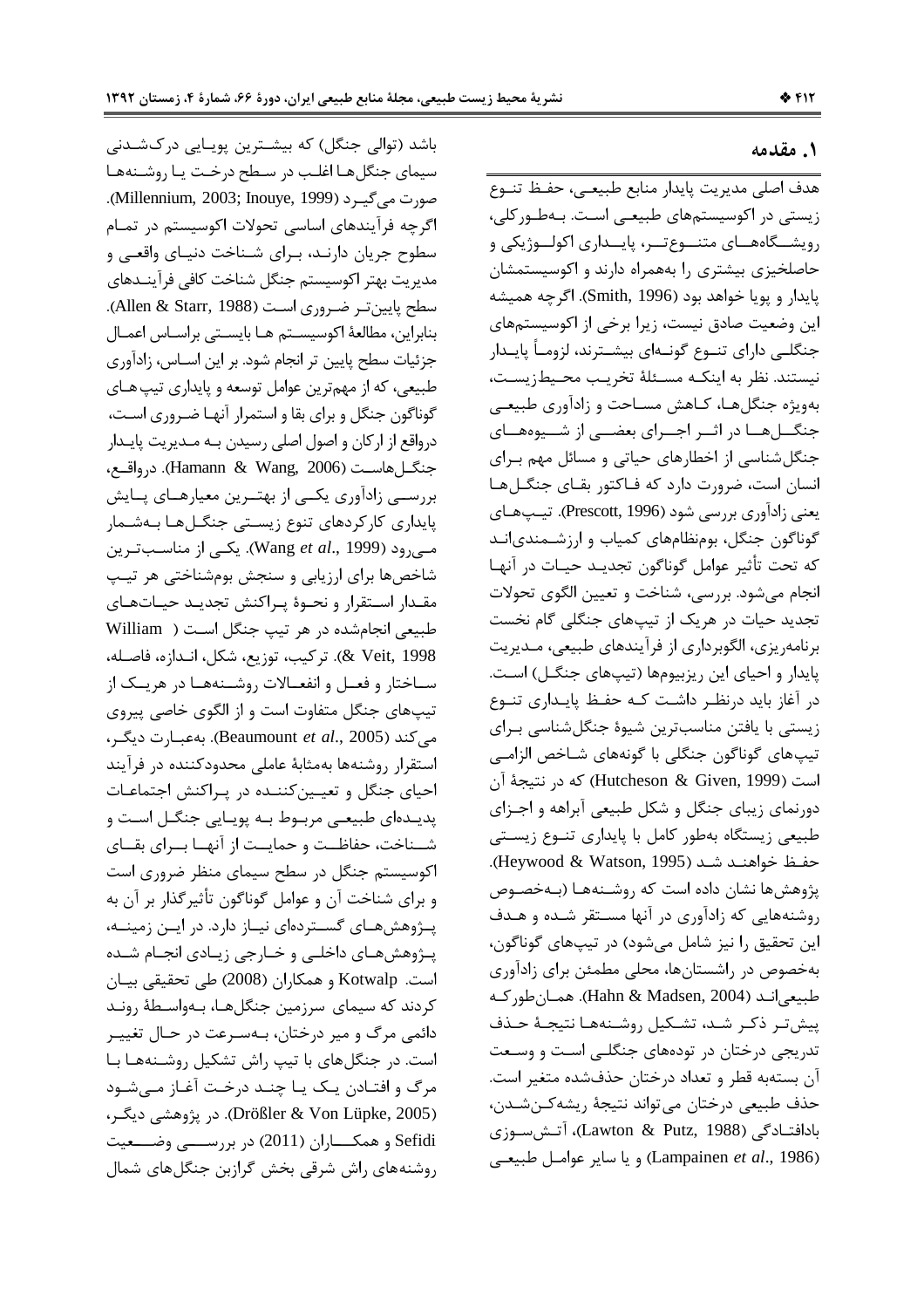ایران اظهار داشتند که کوچکترین انـدازهٔ روشـنههـا ۲۳/۷، متوسط اندازهٔ روشنهها ۲۰۶ و بزرگترین اندازهٔ روشنهها ۱۸۰۸ مترمربع است و در کل ۹/۳ درصد سطح جنگل را روشنه تشکیل مے دهـد. شـدت نـور و اندازهٔ روشنهها با هم ارتباط مستقیمی دارنـد؛ هرچـه سطح روشنههای ایجادهشده بزرگتر باشد، شـدت نـور داخل روشنهها افزايش مے يابـد و اسـتقرار گونـههـای نوریسند همراه با گونههای علفی بیشتر مے شـود و از تعداد و نوع نهالهای مفید برای بقـای جنگـل کاسـته مي شود و ممكن است تيپ جنگــل را بــهســمت گونــهٔ فرعي و نوريسند هدايت كنـد (Karami et al., 2011). اندازهٔ سطح روشنهها اهمیت زیـادی دارد گـه هـر چـه بزرگتر باشد، امکان بستهشدن آن کمتر است یا دیرتر روی مے دھـد (Kenderes *et al.*, 2008).آگـاهي از سنجەهایی ماننـد پـراکنش مکـانی، شـکل روشـنههـا، متوسط فاصلهٔ روشنهها، بیشترین تکرار شکل روشنهها، مساحت کل روشنهها نسبت به سطح جنگــل و محـيط روشنهها در هركـدام از تيـپـهـاي گونـاگون جنگـل از اهمیت زیادی برخوردار است و مفهـوم خاصـی دارد. یژوهش های زیادی برای کشف این روابط انجـام شـده است، ولي بـا روشهـاي آمـاري صـرف نمـيتـوان بــه قـضاوت صحيحى درخصوص عوامل محيطـى مـؤثر بـر روشنهها دست یافت؛ بدین معنـی کـه، اولاً متغیرهـای مـورد مطالعــه تغییـرات زیـادی دارنـد، ثانیــاً بـــین متغیـرهـای محیطـی و گیـاهی کـنشهـای پیچیـدهای وجـود دارد و ثالثـاً همبستگیهای مشاهدهشده اغلب با بى يقينى همراهاند ( Jafari et al., 2004). ازطرفى، با استفاده از روش آنالیز مکانی و اصول اکولوژی سـیمای سرزمین، انداز، جمعیت و الگــوی پراکنش گونهها طبق رخداد محلی را می توان بـهصـورت نقشـه تهیــه کـرد (Hoffmann, 1996). بـدین معنـــی کــه بـا برداشـت مکانی روشنهها و ثبت و تجزیـه و تحلیـل هریـک از سنجههـای آمـاری مربـوط بـه آنهـا در محـيط GIS و Fragstats، میتوان برای پایش و کنترل دائم پایداری جنگل به اطلاعات مفیدی دست یافت. درواقع هـدف از این تحقیق نیـز ایـن اسـت کـه طـی مطالعـهٔ مـوردی اقدامات زیر انجام شـود؛ ۱. وضـعیت ترکیـب و توزیـع مکانی روشنهها در تیپهـای گونـاگون جنگـل تشـریح شود، ۲. سنجههای آماری گونـاگون روشـنههـا در هـر

تيپ مقايسه شود، ٣. ساختار و ويژگی های روشنه ها کمی و وضعیت آنها در هرتیپ و سیمای جنگل تحلیل اکولوژیکی شوند و ۴. نقش اساسی روشنهها در بهبود کار کردهای اکولوژیکی ارزیابی شود و مشخص شود چه اقـدامات اصـلاحي مـي توانـد موجـب بهبـود وضـعيت ساختار اکولوژیک تیپهای گوناگون جنگل و درنتیجـه فرآیندهای مرتبط با آن شود.

# ۲. مواد و روش ها

## ۰.۲. منطقهٔ مورد مطالعه

جنگــل آموزشــى- پژوهشــى دانشــگاه تهــران (جنگــل خيرود) واقع در ناحيهٔ رويشي هيركاني در شمال ايـران براي اين تحقيــق انتخــاب شــد. مســاحت كــل منطقــه حدود ۸۰۰۰ هکتار است که شامل هشت بخش است و کل بخش گرازبن، بهجز پارسلهای حمایتی بخش کـه دارای شـیب زیادنـد، بسـتر تحقیـق حاضـر را تشـكیل می،دهند (شکل ۱). طرح جنگلداری بـرای ایـن بخـش تهیه شده، ولی بهرهبرداری طبق کتابچهٔ طرح هنــوز در آن آغاز نشده است. بخش گرازبن، بـا مسـاحتی حـدود  $\Delta$ ۱۰۰۰ هکتار، در مدار ۳۰٬ ۳۰٬ ۵۱° تا ۲۹٬ ۳۵٬ ۵۱° طول جغرافیایی شرقی و "۳۷' ۳۶° ۳۳ تا "۳۴' ۳۰ ٣۶° عرض جغرافيايي شمالي، واقع شـده اسـت. اقلـيم منطقه نیمهمدیترانهای با میانگین دمای سالانه ۱۵/۳ درجهٔ سانتی گراد و کل بارش سالانه بین ۱۳۰۰-۱۶۰۰ ميلي متر است (Hojjati, 1999). تشكيلات زمين شناسي در بخش گرازبن از سنگهای آهکی و مارنهای آهکی متعلــق بــه دورهٔ میوســن و پلیئوســن از دوران ســوم و سنگهای آهکی متعلق به کرتاسهٔ فوقانی از دوران دوم و با خاکهای عمیق روی سنگ مادری است. حـداقل ارتفاع در این بخش ۸۰۰ و حداکثر ۱۴۰۰ متر از سطح درياست. همچنين، شيب متوسط اين بخـش براسـاس آنالیزهـای نقشــهٔ شــیب ۴۰ درصـد محاســبه شــد (Karami et al., 2011). جنگــل هــای منطقــهٔ مــورد مطالعه اغلب از ساختار ناهمسال تشكيل مـي شـوند و روشنهها بهوفور در سطح رویشگاه یافت مـی شـوند. در کل هشت تیپ گیاهی متمایز در بخش گرازبن تفکیک می شود کـه عبـارتانـد از: ممـرز- راش، راش خـالص، ممرز-بلوط همراه باشيردار، راش-ممرز، بلوط-ممرز،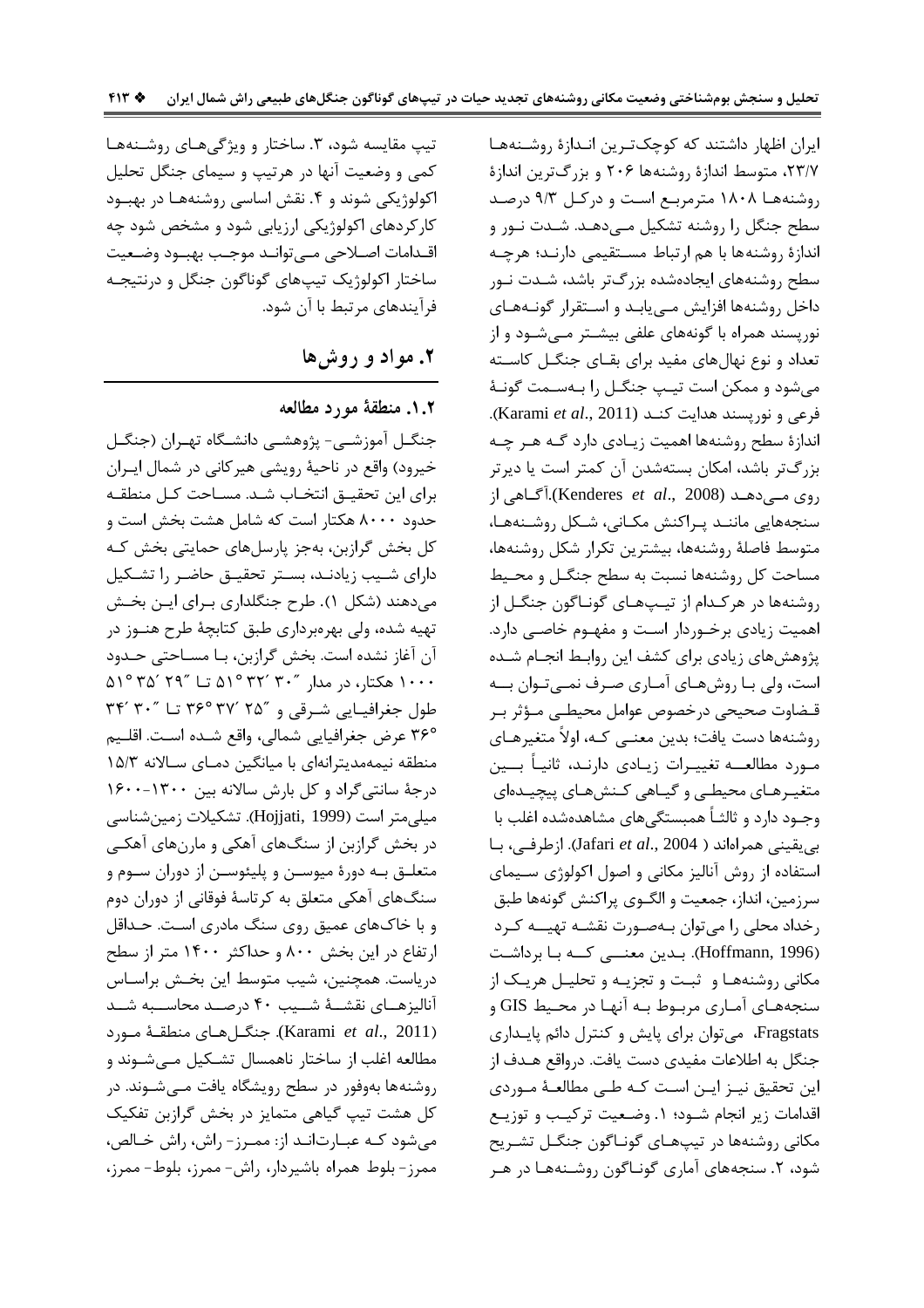ممرز- راش همراه با افرا، ممرز- راش همراه بــا بلــوط و راش-ممرز همراه با نمدار ( Marvie-Mohadjer, 2010). شایان ذکر است کـه بخـش گـرازبن درواقـع عرصهٔ غلبهٔ راش است و جنگــل طبیعــی راش درنظـر

گرفته میشود، هرچند تیپهای دیگری ازجملـه تیـپ بلوط- ممرز یا ممرز- بلوط همـراه بـا شـیردار در ایـن جنگلها ديده مي شوند. بنابراين، همهٔ تيپها در اين تحقیق بررسی شدهاند.



شكل ١. منطقهٔ تحقيق

### ٢. ٢. روش تحقيق

عملیات برداشت زمینی این تحقیــق در تابســتان ۱۳۸۸ و در توده های جنگلی بخش گـرازبن جنگـل خیـرود انجـام شد. ابتدا، به منظور برداشت صددرصد روشنهها با استفاده از GPS و جنگل گردشی در سطح منطقهٔ مـورد مطالعـه، كلية روشنهها شناسايي و محدودة اطراف آنهـا بـهصـورت نقطه|ی علامت گذاری و مکان یابی شـد. در ایـن تحقیـق، منظور از روشنه فضاهای مشخص بـا حـداقل سـطح ١٠٠ متر مربع و دارای نهال است که در اثر مرگ یک یـا چنــد درخت ایجاد شـده باشـد. بـه منظـور مقایسـه و تجزیـه و تحلیل دقیق تر روشنهها و امکان کمی کردن سـنجههـا در سطح كبلاس، روشينههيا براسياس ارتفياع نهيال هياي مستقرشده در هر روشنه و تاج پوشش دربرگیرندهٔ آن بـه چهار کلاس طبقه بندی و کدگذاری شدند؛ ۱. روشنه های با نهال هـاي بلنـدتر از ۵۰ سـانتي متـر، ۲. روشـنههـاي بـا نهال های کوتاهتر از ۵۰ سانتی متر، ۳. روشنه های زیـر تـاج

پوشش بسته ` و ۴. روشنه های زیر تاج پوشش باز. در این مرحله، مختصات اضلاع روشنه ها ثبت، سيس با انتقال بـه محیط رایانه و استفاده از نـرم افـزار  $Arc\ GIS$ بـه سـطح تبدیل شدند. درنهایت، هر روشنه بهصورت پلی گـون هـای با شکل هـاي گونـاگون مشـخص شـد. در مرحلـهٔ بعـد از نتیجه عملیات روی هم گذاری و تلفیق نقشـهٔ روشـنههـای برداشت شده و نقشهٔ تیپهای گوناگون جنگـل در محـیط نقشهٔ توزیع و پراکنش روشنههـا در تیـپهـای Arc GIS گوناگون بەدست آمد.

## ۲. ۳. آنالیز دادهها

بهمنظور آناليز سنجههاى مكانى روشنههـا از نـرمافـزار برای کمی کردن سنجهها استفاده شد. این $Fragstats^{\intercal}$ 

۱. منظور از روشنههای با تاج پوشش بسته سطحی است که قـبلاً تـاج پوشش آن باز بوده و بعد در اثر گسترش تاجها بسته شده است.

<sup>2.</sup> Spatial Pattern Analysis Program for Categorical Maps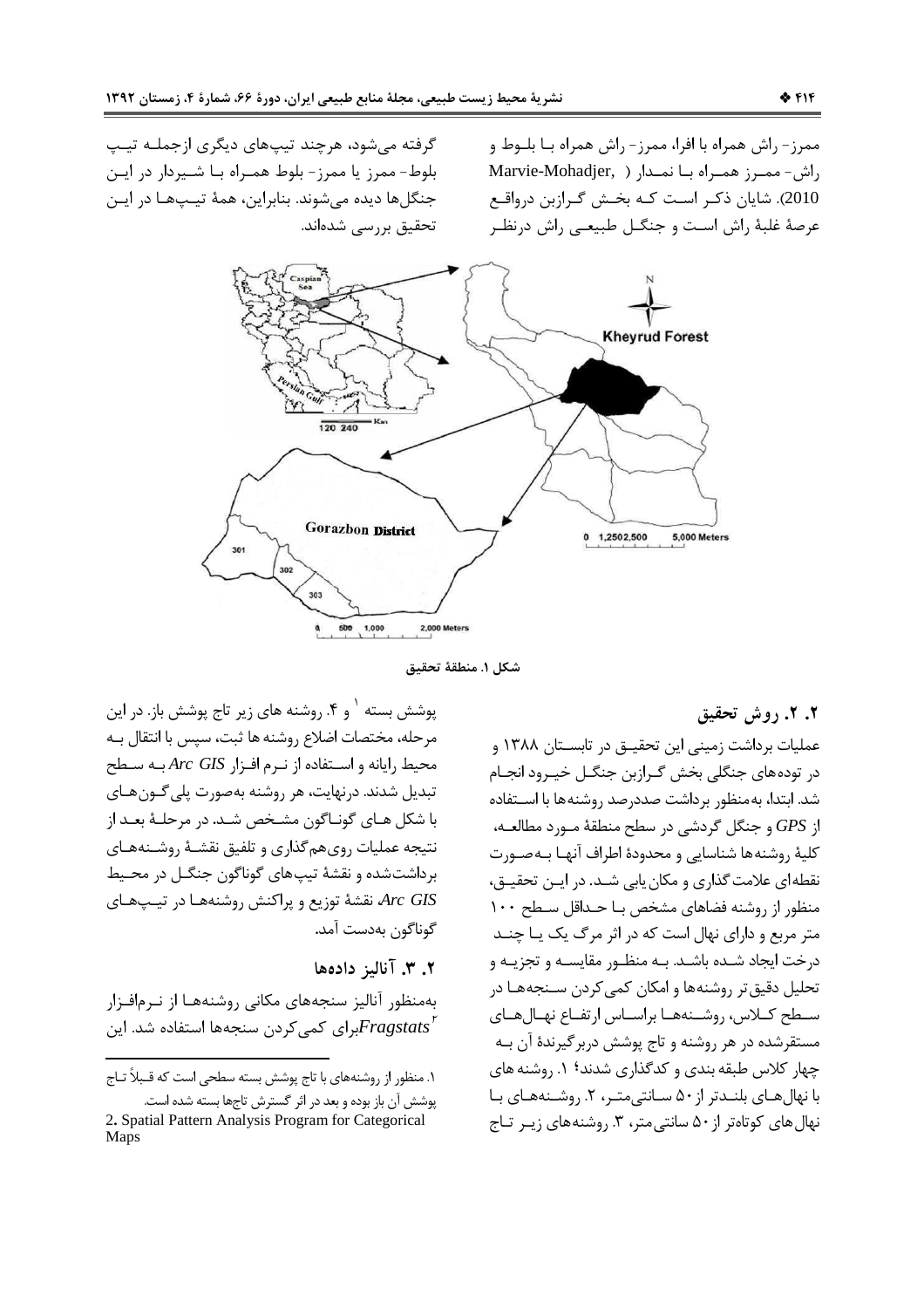نرمافزار سنجهها را در سه سطح کمی مـی کنـد؛ ۱. در سطح هر روشنه به تنهایی و ۲. در سطح هر کـلاس و۳. در سطح کل سیمای سـرزمین. در ایـن تحقیـق، بنـابر نیاز آنالیز سنجهها در دو سطح کلاس و سیمای سرزمین انجام شد.

۲. ۳. ۱. آنالیز سنجهها در سطح کلاس

سنجههـا در ايـن سـطح براسـاس محاسـبهٔ هريـک از سـنجههـاي سـطح كـلاس بـراي هـر چهـار طبقــه از روشنهها در تیپهای گوناگون آنـالیز شـدند. در ادامـه برخــی از ســنجههــای مــورد اســتفاده در ايــن سـطح بەصورت زیر تعریف مے شوند: - تعداد روشنهها (NP): این سنجه تعداد روشنههای مربوط به هر کلاس را کمّی میکند؛ - درصد پوشش هر طبقه از روشنهها (PLAND):

نسبت درصد هر نوع روشنه را به طبقات دیگر اندازەگىرى مىكند؛

- سنجهٔ تراکم روشنهها (PD): این سنجه تعداد روشنهها را در واحد سطح برای هر طبقه نشان میدهد و امکان مقایسهٔ بین طبقههای گوناگون را فراهم مے کند؛

- سنجهٔ بزرگترین اندازهٔ روشنه (LPI): بزرگترین روشنه را در هر طبقه نشان میدهد؛

- ميانگين اندازهٔ روشنه (Area\_MN): ميانگين اندازهٔ روشنهها را در سطح کلاس را اندازهگیری می کند؛ - سنجهٔ شکل روشنه (LSI): مقدار پیچیدگی و

شکلهای گوناگون روشنهها را در سطح هر طبقه نشان مے دھد؛

- سنجة ميانكين فاصلة بين روشنهها (ENN\_MN): برای اندازهگیری میانگین فاصلهٔ بین روشنههاست.

۲. ۳. ۲. آنالیز سنجهها در سطح سیمای سرزمین

آنالیز سنجهها در این سطح برای کل روشـنههـا بـدون توجه به طبقهبندی آنها در هر تیپ از جنگـل مطالعـه شـد. در ايــن سـطح، عــلاوەبــر محاســبهٔ ســنجههــای گفتهشده در سطح کلاس (با این تفاوت که اینبار تمام آن سنجهها برای کل روشـنههـا محاسـبه شـد)، بـرای محاسبهٔ تنوع و یکنواختی روشنهها از سنجههای تنـوع سيميســون (SIEI) و تنــوع شــانون (SHDI) اســتفاده شد. بەطورى كە سنجۀ سيميسيون بيشتر بە فراوان تـرين

روشنهها و سنجهٔ شانون به نـادرترین روشـنههـا از نظـر سنجههای بررسـی شـده حسـاس اسـت. هرچـه مقـدار سنجههای تنوع به یـک نزدیـک شـود، تنـوع افـزایش می یابد. هرچه این مقدار به صـفر نزدیـک شـود، تنـوع كاهش مي يابد (McGarigal et al., 2002). در مرحلـهٔ بعد، برای تجزیه و تحلیل و رسم نمودار و جـدولهـای مربوط از برنامههای Spss و Excel استفاده شد.

۳. نتايج

۰. ۱. نتایج آنالیز سنجهها در سطح کلاس در این تحقیق درمجموع تعداد ۷۲۳ روشـنه در سـطح تيپهاي گوناگون شناسايي شد (جـدول ۱). در سـطح كلاس بیشترین تعـداد روشـنههـا بـه روشـنههـای بـا نهال های بلندتر از ۵۰ سانتی متر (۲۲۳=NP) در تیپ راش خالص و کمترین تعداد به روشنههای با نهال های کوتاهتر از ۵۰ سانتی متر (NP=۰) در تیپ ممـرز- راش همـراه بـا بلــوط مربــوط اســت. درصــد هــر كــلاس از روشنهها در تیپهای گوناگون محاسبه شد؛ درصد کلاس روشنههای با نهالهای بلندتر از ۵۰ سانتی متر و كلاس روشنههای زیـر تـاج پوشـش بـاز در تیـپ راش خیالص و راش- ممیرز بیشتر از سیایر کیلاس هاست (جهول ۱). تـراكم روشـنه (PD) بـهترتيـب بـراي روشـنههـای بـا نهـالهـای بلنـدتر از ۵۰ سـانتیمتـر (۷۴/۲۵) و روشنههای با نهالهای زیر تاج پوشش باز (۷۱/۲۸) در تیپ راش- ممـرز دارای بیشـترین مقـدار است. کمترین تراکم روشنهها به روشنههای با نهالهای کوتاهتر از ۵۰ سانتیمتر (۰) و در تیپ ممرز-راش همــراه بــا بلــوط مربــوط اســت. نتــايج ســنجهٔ بزرگترین اندازهٔ روشنه (LPI) در کلاس روشنههای با نهالهای بلندتر از ۵۰ سانتی متر و لکـههـای زیـر تـاج یوشش باز بیشتر از کلاسهای دیگر است. نتایج سنجهٔ بزرگترين اندازهٔ لکه (LPI) بزرگترين اندازهٔ لکههـا را لکههای نهالهای زیر تاج پوشش بسته و نهـالهـای بلندتر از ۵۰ سانتی متر (۰/۴۱ ha) در تیپ راش- ممرز همرا با نمدار نشان مے دهد.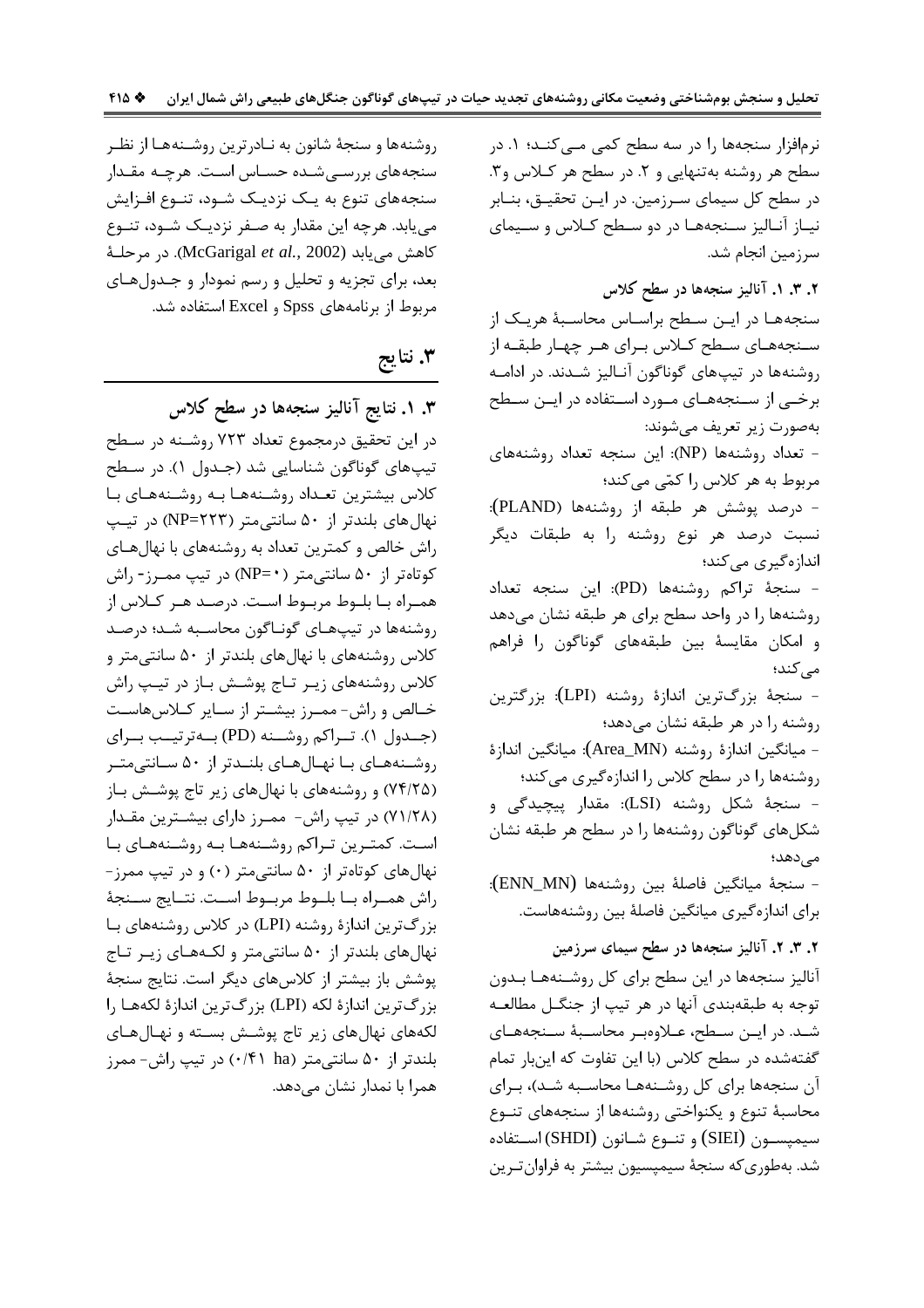| نتايج آناليزهاي آماري Fragstats |                       |                                        |                  |                                |                                      |                                               |                         |                 |                                             |                            |                            | تيپھاي گوناگون جنگل     |             |                                                 |                      |                               |                             |                                |                                   |                                  |
|---------------------------------|-----------------------|----------------------------------------|------------------|--------------------------------|--------------------------------------|-----------------------------------------------|-------------------------|-----------------|---------------------------------------------|----------------------------|----------------------------|-------------------------|-------------|-------------------------------------------------|----------------------|-------------------------------|-----------------------------|--------------------------------|-----------------------------------|----------------------------------|
| $(NP)^+$                        |                       |                                        | $(LSI)^{+} (>0)$ |                                |                                      |                                               | $(LPI)^+(ha)$           |                 |                                             |                            | $(PLAND)^+(%)$             |                         |             | $(PD)^+(m 100ha)$                               |                      |                               |                             |                                |                                   |                                  |
| $A*$                            |                       | $B*$ $C*$ $D*$                         |                  | A*                             | $\mathbf{B} *$                       | $C*$                                          | $\mathbf{D}^*$          | A*              | $B*$                                        | $\mathbf{C}^*$             | $\mathbf{D}^*$             | $A*$                    |             | $B* C* D*$                                      |                      | $A*$                          | $B*$                        | $C^*$                          | $\mathbf{D}^*$                    |                                  |
| ۲۵                              | $\mathsf{r}\setminus$ | ۲۵                                     | $\Upsilon$       | ۶                              | $\Delta/\Upsilon$                    | $\Delta/\lambda$                              | $\Delta/\Delta$         | $\cdot/\Lambda$ | $\cdot/$                                    | $\cdot/$                   | $\cdot/\Lambda$            | $1/\mathfrak{F}$        |             | $1/\mathcal{r}$ $1/\mathcal{r}$                 | $1/\mathfrak{F}$     | $\mathbf{y}(\mathbf{y})$      | 77/4                        | $\uparrow \uparrow / \uparrow$ | $\frac{1}{2}$                     | ممرز- راش                        |
| $\mathbf{y} \cdot \mathbf{y}$   |                       | $175$ $777$ $75$                       |                  | <b>IVIA</b>                    |                                      | Yf/Y YAYT                                     | 17/1                    |                 | $\cdot/\cdot \Delta$ $\cdot/\cdot \Upsilon$ | $\cdot$ / $\cdot$ $\Delta$ | $\cdot/\cdot$ $\mathsf{r}$ | $\frac{1}{2}$           | 1/5         | $\mathsf{Y}/\mathsf{Y}$                         | $1/\mathfrak{F}$     | ۴۶۱۷                          | $\mathsf{r}\cdot\mathsf{r}$ | $\Delta \cdot / \cdot$         | $\Upsilon V/\Upsilon$             | راش خالص                         |
| ۱۶                              | Δ                     | ۱۶                                     | $\Delta$         | $f/\lambda$                    | Y/Y                                  | $f/\lambda$                                   | Y/Y                     | $\cdot$ /٣      | $\cdot$ /٣                                  | $\cdot$ /٣                 | $\cdot$ /٣                 | 1/5                     |             | $\cdot$ $\sqrt{2}$ $\sqrt{2}$                   | $\cdot$ /Y           | ۶۳۱۶                          | 19/9                        | ۶۳۱۶                           | 19/9                              | <b>ممرز- لوط همراه با شیردار</b> |
| $\mathcal{N}$                   | $V \cdot$             | ۶۵ م                                   |                  | $\lambda$                      | $\lambda$ .                          | $\frac{17}{7}$                                | $\mathbf{r}/\mathbf{r}$ | $\cdot/\Lambda$ | $\cdot$ / $\cdot$ 9 $\cdot$ /               |                            | $\cdot/\Lambda$            | $\mathbf{r}/\mathbf{r}$ |             | $1/T$ $7/\lambda$                               | $\frac{1}{\sqrt{2}}$ | $Y\setminus Y$                | ۴۱/۵                        | $Yf/\tau$                      | $\frac{1}{2}$                     | راش- ممرز                        |
| ۵۳                              | ۳۷                    | ۵۹                                     | $\uparrow$       | $\mathbf{r}/\mathbf{q}$        | $\mathsf{r}/\mathsf{a}$              | $\mathbf{f}/\mathbf{r}$                       | $\mathbf{r}/\mathbf{r}$ | $\cdot$ /٢      | $\cdot$ /٣                                  | $\cdot$ /٣                 | $\cdot/$                   | $\mathsf{Y}/\mathsf{F}$ |             | $1/5$ $7/9$ $1/7$                               |                      | 7۶/۵                          | ۶۹/۲                        | $\Upsilon \setminus \Upsilon$  | 18/1                              | بلوط_ممرز                        |
|                                 | $\mathsf{v}$          | $9.$ $9.$                              |                  | YY/Y                           |                                      | $\Gamma/\Gamma$ $9/\Delta$                    | $Y/\mathcal{F}$         | $\cdot/1$       | $\cdot/$                                    | $\cdot/\right)$            | $\cdot$ / $\cdot$ 9        | $\cdot/$                |             | $\cdot/\lambda$ $\cdot/\lambda$ $\cdot/\lambda$ |                      | $f/\lambda$                   | ۲۹                          | ۳۶/۳                           | $\mathsf{Y}\mathsf{F}/\mathsf{Y}$ | ممرز- راش همراه با افرا          |
|                                 | $\mathsf{v}$          | $\lambda$                              | $\bullet$        | YY/Y                           | $\tau/\tau$ $\tau/\Delta$            |                                               | $\bullet$               | $\cdot/\Lambda$ | $\cdot/\Lambda$                             | $\cdot/$                   | $\bullet$                  | $\cdot/\Lambda$         |             | $\cdot/\Lambda$ $\cdot$ /9 $\Lambda$            |                      | $f/\lambda$                   | ۲۹                          | $\Upsilon \Upsilon / \Upsilon$ | $\sim$                            | ممرز – راش همراه با بلوط         |
| $\mathcal{L}$                   | $\Delta$              | $\epsilon$                             | ٩                | $\Upsilon \Upsilon / \Upsilon$ | $\mathsf{Y}/\mathsf{A}$ $\mathsf{Y}$ |                                               | $\mathbf{y}/\mathbf{y}$ | $\cdot$ /٣      | $\cdot$ /۴                                  | $\cdot$ /۴                 | $\cdot$ /٣                 | $\frac{1}{\sqrt{2}}$    |             | $1/F$ $1/F$                                     | $\frac{1}{\sqrt{2}}$ | $\mathbf{r} \cdot \mathbf{r}$ | $\frac{\Delta}{\Delta}$     |                                | $\Upsilon V/\Upsilon$             | راش- ممرز همراه با نمدار         |
| ۴۳۵                             |                       | $Y\wedge\wedge$ $\wedge$ $Y\wedge\vee$ |                  |                                |                                      | $11\lambda/T$ $6\lambda/T$ $5\lambda/\lambda$ | ۳۹/۶                    | 1/5             | $\frac{1}{V}$                               | $1/\lambda$                | $\frac{1}{\tau}$           | $\frac{17}{4}$          | $9/\lambda$ | 18/9 9/9                                        |                      | <b>TY9/F</b>                  |                             |                                |                                   | جمع                              |

جدول ۱. نتایج آنالیز سنجهها در سطح کلاس و در بین تیپهای گوناگون جنگل ٰ

+ منظور از PD تراکم هر رده از روشنهها در سطح کلاس (Class)، PLAND درصد سطح پوشش هر رده در سطح *کلاس LSI شرور از LSI شاخص* شکل متداول روشنهها در سطح کلاس، $NP$  تعداد روشنههای هر ردهٔ موجود در سطح کلاس.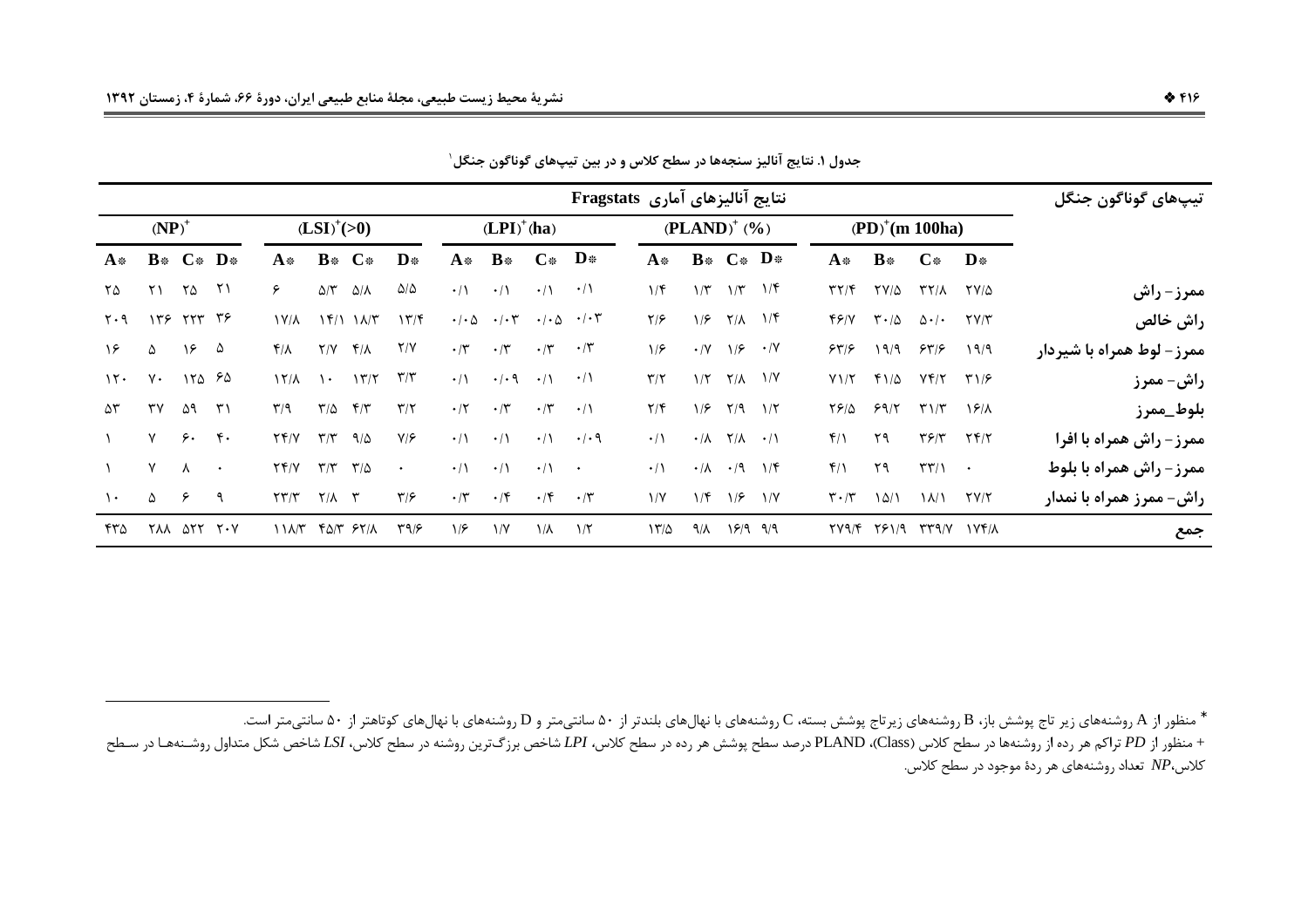**56) + N1 L0: O 3 .2 . (Landscape)**

در این سطح از پژوهش، سنجههای مکـانی روشـنههـا بدون درنظرگرفتن رده یا طبقهبندی آنها آنالیز شدند و کلیهٔ روشنههای موجود در هریک از تیپهـای جنگـل تجزيه و تحليل شدند (جدول ٢). بـا توجـه بـه سـنجهٔ مساحت کل (TA)، سطح کل هریک از تیپهای بخش گرازبن مشخص شد. بیشترین سطح بخـش گـرازبن از تیپ راش خالص (۱۸۰/۱۹ هکتار) تشکیل شده است و كمترين سطح بـه تيـپ بلـوط- ممـرز (۸/۹۶ هكتـار) مربوط است. درمجموع، در کل سطح سیمای سـرزمین بخش گرازبن تعداد ۷۲۳ روشـنه مکـانيـابي شـد کـه بهترتیب بیشـترین تعـداد در تیـپهـای ممـرز- راش، ممرز- راش همراه بـا افـرا، راش خـالص، راش- ممـرز، ممرز - بلوط همراه بـا شـيردار، راش- ممـرز همـراه بـا نمدار، ممرز- راش همراه با بلوط و بلـوط- ممـرز قـرار دارند (جدول ۲). سنجهٔ غنای روشنهها (PRD) بیشترین غنای مربوط به روشنهها را در تیپ بلوط- ممـرز (۶۵/۶) و کمترین مقدار را در تیپ ممـرز- راش همـراه بـا افـرا (١/٢) نشان میدهد. این سنجه مقدار درصدی ردههای

گوناگون از روشنهها در تیپهای گوناگون را نشان میدهد، تیپهای راش خـالص (۴/۴)، راش- ممـرز (٢٢/٣)، ممرز- راش (۴/۵)، ممرز- راش همراه با بلـوط (۴/۱)، و راش- ممرز همراه با نمدار (۶/۰۶) حالت بينابيني دارند. سنجهٔ تنوع شانون (SHDI) بيشـتر بـه نادرترین روشنهها حساس است؛ همانطورکه مشـاهده میشود (جدول ۲)، بیشترین تنوع و روشـنههـای نـادر (١/٨) در تيپ راش- مميرز وجبود دارد و تيپهاي ممرز - بلوط همراه با شیردار (١/٢)، راش خالص (١/٢)،  $(\cdot/8)$  ممرز - راش (۱/۰۳)، راش- ممرز همراه با نمدار (۰/۶)، ممرز - راش همراه با افرا (۰/۶)، بلوط- ممـرز (۰/۰۳) و ممرز- راش همراه بـا بلـوط (٠) بـهترتيـب در مراحـل بعدي قرار دارند. براساس نتايج سنجهٔ تنوع سيمپســون (SIDI)، بيشترين فراواني (١/٢) روشـنههـا نسـبت بـه سطح در تیپ راش- ممرز و کمترین مقـدار آن (٠) بـه تیپ ممرز- راش همراه با بلوط مربوط است. تیپهای ممرز - بلوط همراه با شیردار (۰/۸)، راش خالص (۰/۸)،  $( \cdot \rangle )$ ) ممرز - راش (۰/۶)، راش- ممرز همراه بـا نمـدار ممرز - راش همراه با افرا (۰/۴)، بلوط- ممـرز (۰/۰۱) و ممرز- راش همراه با بلوط (٠) بهترتيب حالت بينابيني ,۱ دا, ند.

 $\overline{a}$ 

| تيپھاي گوناگون جنگل        | نتايج أناليزهاي أماري Fragstats |        |                     |                        |                                 |                        |                                    |                |                 |
|----------------------------|---------------------------------|--------|---------------------|------------------------|---------------------------------|------------------------|------------------------------------|----------------|-----------------|
|                            | TA*                             | $NP^*$ | $PD*$               | $LPI*$                 | $LSI*$                          | $ED^*$                 | PRD <sup>*</sup>                   | SHDI*          | $SIDI*$         |
| ممرز- راش                  | $\lambda \cdot / \lambda$       | ۱۶۸    | 15779               | $\cdot$ /۴             | $\lambda/\lambda$               | ٣۴۴                    | $f/\Delta$                         | $1/\cdot 7$    | $\cdot$ /۶      |
| راش خالص                   | $\lambda \cdot / \lambda$       | ۱۳۸    | 1.5/2               | $\cdot$ /۶             | $Y/\mathfrak{F}$                | $T \setminus T/T$      | $f/\mathfrak{f}$                   | $1/\tau$       | $\cdot/\lambda$ |
| ممرز- بلوط همراه با شیردار | 110/7                           | ۱۰۵    | $Y\Delta Y/\lambda$ | $1/\lambda$            | $\lambda$ /۶                    | 9.1/T                  | $\Delta \Upsilon / \cdot \Upsilon$ | $1/\zeta$      | $\cdot/\lambda$ |
| راش- ممرز                  | $\cdot$ ۴/۹                     | ۱۲۹    | <b>TTS/V</b>        | ١/٨                    | $\mathcal{N} \cdot \mathcal{N}$ | $5\lambda\lambda/\tau$ | $\Upsilon\Upsilon/\Upsilon$        | ١/٨            | $1/\tau$        |
| بلوط- ممرز                 | $\lambda$ /٩                    | ٧      | 117/7               | $\lambda/\tilde{\tau}$ | $\mathbf{r}/\mathbf{r}$         | $54\pi$                | 9/80                               | $\cdot/\cdot7$ | $\cdot/\cdot$ ) |
| ممرز- راش همراه با افرا    | 18011                           | ۱۴۲    | 8.10                | $\cdot/\wedge$         | $\Delta/\Upsilon$               | 18314                  | $1/\tau$                           | $\cdot$ /۶     | $\cdot$ /۴      |
| ممرز- راش همراه با بلوط    | $Yf/\lambda$                    | ۱۲     | $\tau\tau/\gamma$   | $\cdot/\wedge$         | ٢                               | 18911                  | $f/\lambda$                        | $\bullet$      | $\bullet$       |
| راش- ممرز همراه با نمدار   | $\Gamma\gamma\gamma$            | ٢٢     | $f\Delta/f$         | $\cdot$ /۴             | $Y/\Upsilon$                    | ۱۹۲/۴                  | 9.6                                | $\cdot$ /۶     | $\cdot$ /۴      |

جدول۲. نتایج آنالیز سنجهها در سطح سیمای سرزمین (landscape) و در بین تیپهای گوناگون جنگل<sup>۱</sup>

\* ۱. منظور از *TA* مساحت هرتیپ (landscape) برحسب هکتار، WP تعدادکل روشنههای موجود در هرتیپ*، PD ت*راکم کل روشنهها در سـطح هرتیـپ، *SIDI* @?! U@?- ?. *SHDI* 8! 9t ^B! *PRD* C-: 8! 32! ^B! *LSI* C-: WX. 8! 7 -} ^B! *LPI* سنجهٔ تنوع سیمپسیون.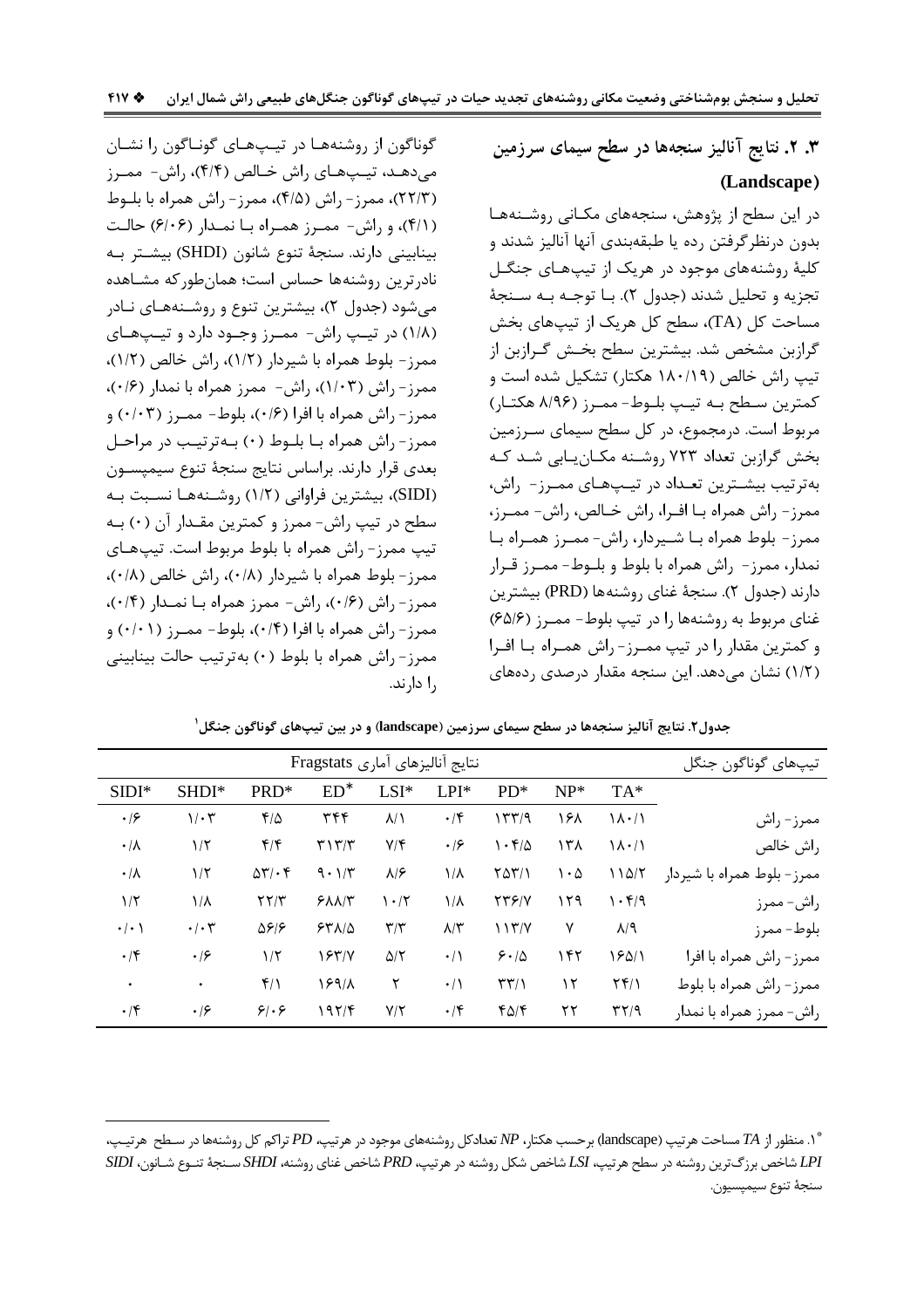به تر تیب در تیپ های راش- ممـرز (۱۹۰۰m2)، بلـوط--ممــرز (۱۶۰۰m²)، راش خــالص (۱۵۰۰m²)، ممــرز بلــوط همــراه بــا شـــیردار (۱۴۰۰m2)، ممــرز- راش (۱۲۰۰m<sup>2</sup>)، راش- ممـرز همـراه بــا نمــدار (۶۹۰m<sup>2</sup>)، ممـرز- راش همـراه بــا افـرا (۶۸۰m<sup>2</sup>) و ممـرز- راش همراه با بلوط (۳۰۰m²) نشان می دهد (شکل ۲).

درکل بیشترین و کمتـرین مسـاحت روشـنههـا در سطح کل سیمای سرزمین (تمام تیپها) بهترتیب ۱۹ و ۳ آر است، اکثر میانگین مساحت روشنهها در سطح سیمای سرزمین حدود ۱۰ تــا ۱۵ آر اسـت (شــکل ۲). سنجة ميانگين مساحت روشنههـا بيشـترين ميـانگين مسـاحت روشــنههــا در ســطح ســیمای ســرزمین را



شکل۲. نتایج آنالیز سنجهٔ میانگین مساحت روشنهها در تیپهای گوناگون جنگل بررسیشده (بخش گرازبن)

ممرز، و بیشترین میانگین فاصله را (۲۶۰/۰۲) در تیپ راش- ممرز نشان میدهد (شکل۳). همچنـین، سـنجهٔ ميانگين فاصله بين روشـنههـا متوسـط فاصـله بـين روشنهها را در تیپ راش خالص درحدود ۱۸۳متر و در تیپهای ممرز- راش درحدود ۱۷۶ متر محاسـبه کـرد (شكل ٣).

درمجموع بیشترین و کمترین فاصله بین روشنههـا درکل تیپهای بخش گرازبن و با درنظرگرفتن تمـامی روشنهها (مجموع چهار کلاس) در سطح سیمای سرزمین به ترتیب بین ۲۶۰ و ۵۴ متر متغیـر مشـاهده شد، بدين ترتيب سنجهٔ ميانگين فاصله بين روشـنههـا كمترين ميـانگين فاصـله ,ا (۵۴/۱۴) در تيـب بلـوط-



شکل ۳. نتایج آنالیز سنجهٔ میانگین فاصله بین روشنهها در تیپهای گوناگون جنگل بررسیشده (بخش گرازبن)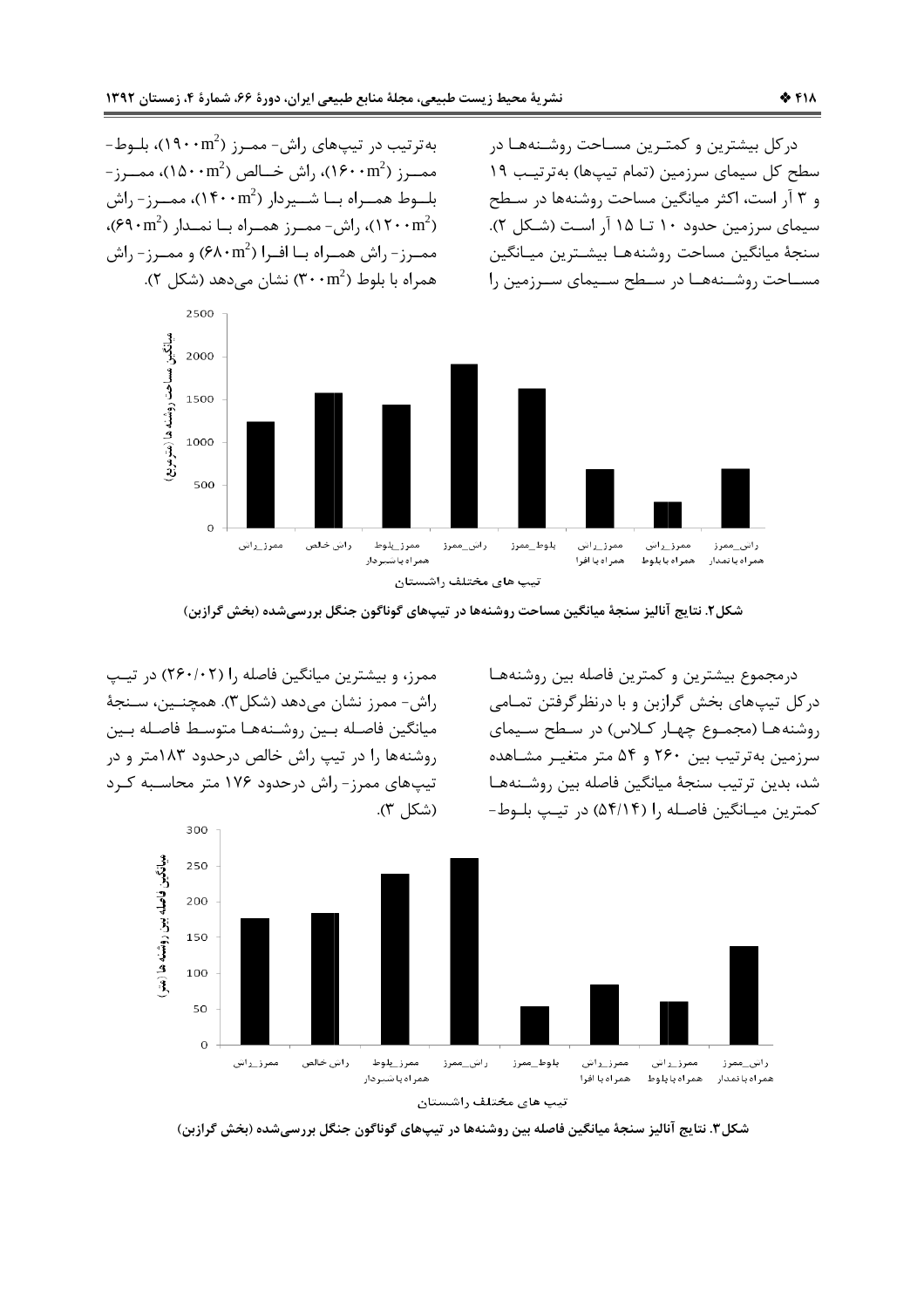# ۴. بحث و نتیجه گیری

بنسابر نظـر Sterba و همكــاران (1997) و Jaworski (1973)، یکی از عوامل مؤثر در فرآینـد تجدیـد حیـات جنگل و استمرار آن شناخت نحوهٔ تجدید حیات هریک از تیپهای جنگل است. بـدون شـک اسـتمرار تجدیـد حيات جنگل، از مهمترين جنبه هـاي مـديريتي پايـدار جنگـلهاسـت (Guold, 2005). بنـابراين، بـا شـناخت مناسب تحولات تیپ های جنگلی و مـدیریت و اجـرای درست دخالتها، می توان تیپهای جنگلـی بـا تجدیـد حیات طبیعی و درنهایت جنگلـی بـا سـاختار طبیعـی مناسب تربیت کرد. تیپ های گوناگون جنگل، با توجـه به نحوهٔ زیست و سرشت نوری گونه های گونـاگون آن، مي توانند به شـكل و الگــوي گونــاگوني تجديــد حيــات داشته باشند. بر این اساس، در این تحقیق برای شناخت این اختلافات از سنجه های گوناگونی استفاده شده است و در ادامه نتایج به دست آمده از اندازه گیـری هریک از این سنجهها تفسیر خواهد شد. بـا توجـه بـه آنچه گفتـه شـد، مـی تـوان اذعـان داشـت کـه تـراکم روشنهها در واحد سطح در یک تیپ خـاص مـی توانـد معیار مناسبی برای تعیین شدت دخالت و بکر بودن در تیپ و تودهٔ مورد نظـر باشـد. الگـوی مکـانی پـراکنش درختان در تیپ های جنگلی بازتاب موزاییکی از محیط پیچیدهای است که بر اختلالات محیطی در مقیاس ميكرو دلالت دارد. احتمـال موفقيـت زادآوري طبيعـي (روشـنههـا) گونـههـای گونـاگون در طـول زمـان بـه خصوصیات سوابق زندگی و آشفتگیهای ایجادشـده در هريــک از آنهــا بســتگي دارد (Moeur, 1993). نتــايج حاصل از ايـن تحقيـق مقـادير سـنجههـاي گونـاگون روشنهها را در تيپهاي گونياگون جنگيلهاي راش متفاوت نشـان مــی دهــد. در ایــن تحقیــق، بـا بررســی سنجههای گوناگون روشنهها در تیپهای گوناگون، این نتیجه حاصل شد که درصد روشنه هـای بـا نهـال هـای بلندتر از ۵۰ سانتی متر و روشنههای با تاج بسته در اکثر تیپ ها بیشتر از سایر کلاس هاست. ایـن موضـوع نشان می دهد که چرا اکثر نهال ها از افق عبور کردهانـد و با توجه به بسته بودن تاج درختان در اکثر روشـنه هـا مے توان نتیجےگیےری کےد کے جنگےل زادآوری گسترده ای انجام داده که باید برای آن عملیات مناسب

پرورشی درنظر گرفته شود. در این بررسی مشخص شد که فراوانی نسبی روشنه ها در کل سطح بخش مورد مطالعه (سطح سیمای سرزمین) ۸/۳ درصد است. ایـن نتــايج بــا نتــايج Mataji و همكــاران (2008) كــه در بررسی های خود مقدار فراوانبی را در جنگــلهــای راش شـرقی ۹ درصـد و Sefidi و همکـاران (2011) کـه در بررسی جنگل هـای راش شـرقی در شـمال ایـران ایـن مقدار , ۱ ۹/۳ درصد محاسبه می کنند، همسوست. ایـن نتايج همچنين با پژوهش Emborg و همكاران (2000) روی جنگل های دانمارک همسوست که ۸ درصد کل منطقه را پوشش زادآوری محاسـبه کـرد. بـا توجـه بـه نتايج به دسـت آمـده از ايـن تحقيـق، بيشـترين تـراكم روشنه ها در تیپ های ممرز - بلوط، راش- ممـرز و راش خالص مشاهده می شود که با اختصـاص سـطح بیشـتر عرصه به اين تيپ هـا تـا حـدودي قابـل انتظـار اسـت. همان گونه که نتایج این تحقیق نشان می دهد، عــلاوهبـر نور، رطوبت نیز به مثابـهٔ یکـی از عوامـل محدودکننـدهٔ ایجاد روشنه ها و رشد نهال ها تـأثیر زیـادی در تجدیـد حیات جنگل دارد؛ به طوریکه در این تحقیق مشـاهده شد، اکثر روشنه هـای بـا تـاج بسـته دارای نهـال هـای بلنـدتر ۵۰ از سـانتى مترنـد. بنـابراين، بـا توجـه بـه سـايەپسـندېودن نهـالهـاي راش و تبخيـر كمتـر در روشنه های با تاج پوشش بسته، شرایط استقرار زودتر و بهتر این نهال ها بهتر شده و این شـرایط در تیـپهـای راش- ممرز و راش خـالص، بـهعلـت نزديـكببودن بـه حالت کلیماکس و دخالت کمتر، از تیپ های دیگر بهتر است. با توجه به نتایجی که از سنجه های به کاررفته در این تحقیق حاصل شد، توزیع و پراکنش روشـنه هـا در تیپهای راش- ممرز و راش خـالص، بـهدلیـل کـاهش محـدوديت اســتقرار روشــنههــا، از تيــپهــاي ديگــر مناسب تر است و الگوی مناسب تری را از نظر تنوع، توزیع و پراکنش انواع روشنهها نشان می دهـد. در ایـن تحقيق نتايج حاصل از سنجههـاي گونـاگون نشـان داد که بیشترین پایداری اکولوژیکی بهترتیب در تیپهای راش خــالص، راش- ممــرز و ممــرز- بلــوط همــراه بــا شیردار و کمترین پایداری را در تیپهـای ممـرز- راش همراه با افرا، ممرز- راش همراه با بلوط و بلوط- ممـرز مشاهده می شود. با استناد به سنجههای انـدازه گیـری شده، الگوی پراکنش و ساختار روشنههـا در تیـپهـای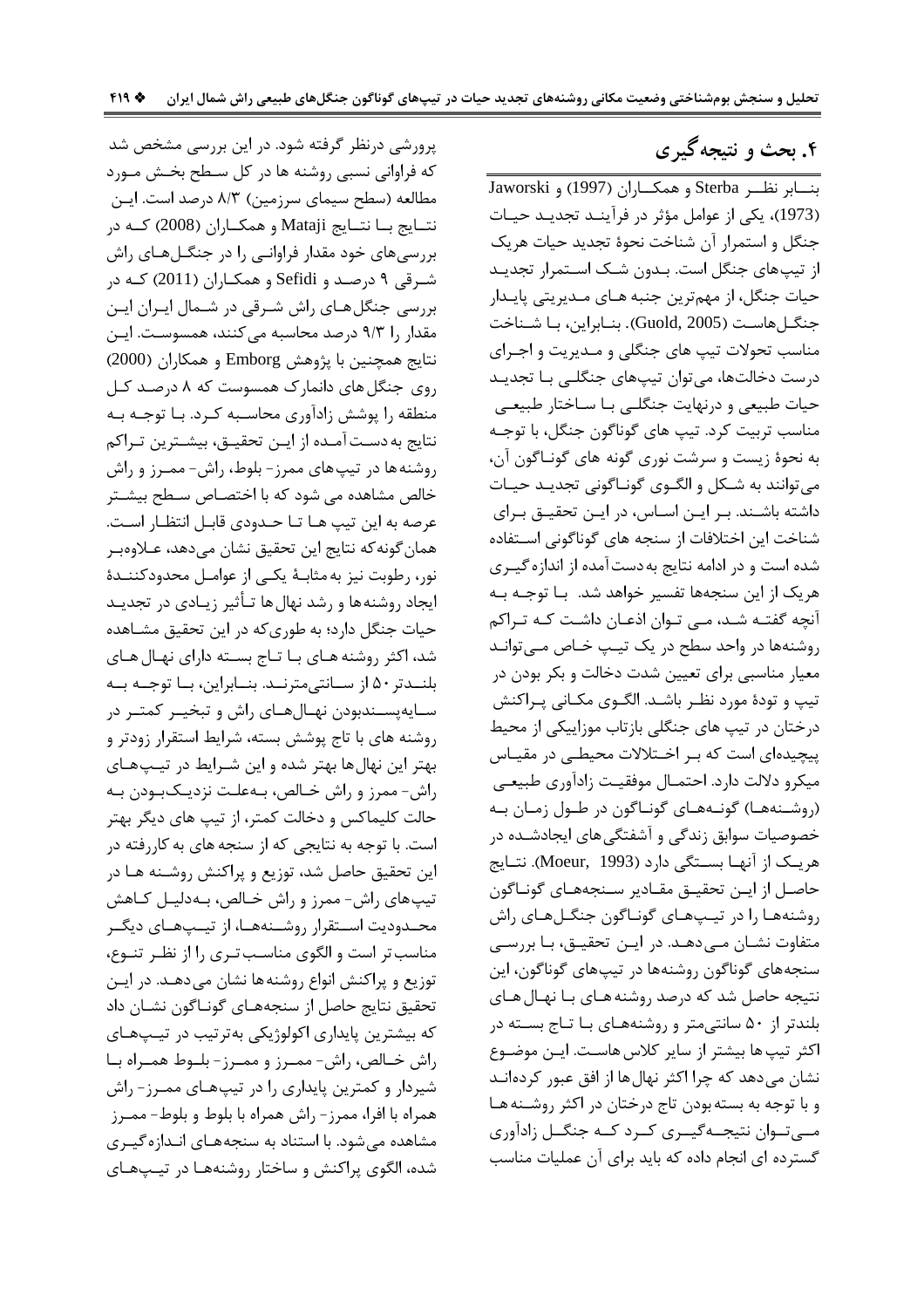يكنواخت است. از ديدگاه علـم اكولـوژى، روشـنه هـا را می تـوان جاپاهـا و گـذرگاههـایی بـرای اسـتقرار انـواع گونــههــاي گيــاهي بــا نيازهــاي اكولــوژي متفــاوت و همچنین گونهٔ جانوری مفید و مؤثر برای حفظ و تعادل اکوسیستم جنگل به شمار آورد؛ ازاینرو، هرچـه فاصـلهٔ بين روشنهها كمتـر باشـد، عـلاوەبـر تضـمين اسـتقرار زادآوری، گـذرگاههـا و جاپاهـای ايجادشـده از كيفيـت بیشتری برخوردار خواهد بود و حرکت گونه ها در بستر سیمای جنگل راحت تر انجام خواهد گرفت و درنتیجـه پایداری اکوسیستم در جهت رسیدن به مدیریت پایـدار تمام كاركردهاي جنگل فراهم خواهد شــد. نتــايج ايــن تحقيق نشـان دهنــدهٔ تـأثير شــرايط نــوري در كيفيـت تجدید حیات گونهٔ راش است. شدت نور کم همانند نور زیاد بر نحوۂ تجدید حیات راش اثر منفـی مـی گـذاردو تجدید حیات راش در تاج پوشش بـاز و بســته کــاهش مــىيابــد (Taheri Abkenari, 2000). اصــولاً ممــرز گونهای نیمـهنورپسـند و گرمادوسـت اسـت؛ بنــابراین، بهمحض ایجاد روشنههای بزرگتر و افزایش نور در کف جنگل شرايط براي افزايش تجديد حيـات گونــه ممـرز فراهم ميشود (Jalali *et al*., 2000). نتايج اين تحقيق نیز این دستاورد را تأیید می کند. براسـاس نتــایج ایــن تحقيــق و نتــايج تحقيــق Mousavi Mircaliy (2000) گونهٔ راش دارای بیشترین درصد تجدید حیات طبیعـی در تیپهای راش خالص و راش- ممرز است.

در پایان، باید توجه داشت کـه بـا اسـتفاده از ترکیـب سنجه های گوناگون سیمای سـرزمین و کنتـرل تغییـرات آن در طول زمان، مـي تـوان نقشـهٔ تغييـرات سـاختاري و الگوی پراکنش روشنهها و اثرهای فعالیتهای گوناگون بـر آن را تهيه و، با استفاده از اين نقشه، امكان اولويت بنــدى اقـــدامات اصـــلاحي و چگـــونگي اجـــراي آن در منـــاطق گوناگون جنگل را فراهم کرد. افزون بـر آن، بـا اســتفاده از معیارهای سیمای سرزمین در سـطح تیـپ، مـیتـوان بـه پیشبینی وضعیت داخلـی هـر تیـپ از نظـر پیچیـدگی ساختاری و درنتیجه مقدار بقا و پایداری آن دسـت یافـت. توصیه می شود مدیران از سـنجه هـای سـیمای سـرزمین برای تجزیه و تحلیل تغییر و پویـایی الگــوی روشــنه هــای موجود در اکوسیسـتمهـای جنگلـی در طـول زمـان و در اکوسیستم های گوناگون، با توجه بــه تـأثیر دیگــر عوامــل محیطی و فعالیتهای انسانی بر منطقه، استفاده کنند.

راش- ممـرز، راش خــالص و ممـرز- راش پــراكنش و یکنواختی بهتری از تیپهای دیگر دارد و مـی توانـد الگــوي طبيعــي زادآوري جهـت پيــروي از فرآينــدهاي طبیعی و پایداری استمرار و بقای منابع جنگلی درنظـر گرفتــه شــود. براســاس تحليلــي جنگــلشناســي، در تيسيهــاي بيشــتر دخالــتشــده، احتمــال تشــكيل روشنه های بـزرگتـر، آشـفتگی و ناپایـداری، بـه علـت استفادهٔ دامدارها و دخالت بیشــتر از تیــپ هــای دیگــر، بیشتر است. با توجه به اینکه پیچیده ترین روشنه هـا از نظر شکل در تیپهای ممرز- راش و راش- ممـرز قـرار دارنـد و اســتفادهٔ انســان (دامــداری و ســوخت) از ایــن تیپها بیشتر است، می توان نتیجه گیری کرد که عامـل دخالتهای انسانی در شکل گیری این روشـنههـا مـؤثر است (Karami *et al*., 2011). شكل روشنهها مىتوانـد در تعيــين نــوع آشــفتگي و الگــوي طبيعــي تشــكيل روشنهها مهم باشد. نتايج سـنجهٔ شـكل روشـنه نشـان میدهد کـه بیشـتر شـکل روشـنههـا در بخـش مـورد مطالعــه از ســاختاري بــينظــم و چنــدوجهي پيــروي می کنند و شکل های ثابتی ندارند. این نتـایج بـا نتـایج ( 1999 ) Hojjati ( 2005 ) ????2 : Beaumount Ammanzadeh و همكـاران (2006)، كـه در مطالعـات خود بیان میکنند شکلهای روشنهها از شکل هندسی منظمی پیروی نمی کننـد و Gagnon و همکـاران (2004) كه در تحقيقات خود، شكل روشنههـا را بيشـتر نـامنظم و كمتر دايرهاي اندازه مي گيرند، همسوسـت. همــانطور كــه نتايج اين تحقيق نشان مي دهد، روشــنه هـا درابتــدا داراي بیشترین پیچیدگی شـکل|نـد و بـا تکامـل و مســنشـدن روشنه از پیچیدگی آن کاسته می شود. بزرگی و کـوچکی، میانگین اندازهٔ و شکل روشنه تأثیر مسـتقیمی در تنظـیم نور برای برنامهریزی فرآیندهای جنگلشناسی دارد.

بــا توجــه بــه نتــايج ســنجهٔ ميــانگين فاصــلهٔ بــين روشنهها، پراکنش روشنهها در تیپهای ممـرز- راش، راشسـتان خـالص و ممـرز- بلـوط همـراه بـا شـيردار يکنواخت، در تيپ هاي ممـرز- راش همـراه بـا بلـوط و راش ممرز تصادفی و در تیپهـای ممـرز -راش همـراه با افرا و راش ممرز همراه با نمدار کپـهای اسـت. نتـايج اين تحقيق بـا يافتـههـاي Mataji و همكـاران (2008) همسوست که در تحقیقات خود بیان می دارنـد الگــوی پراکنش روشنهها در جنگلهای راش شرقی تصـادفی و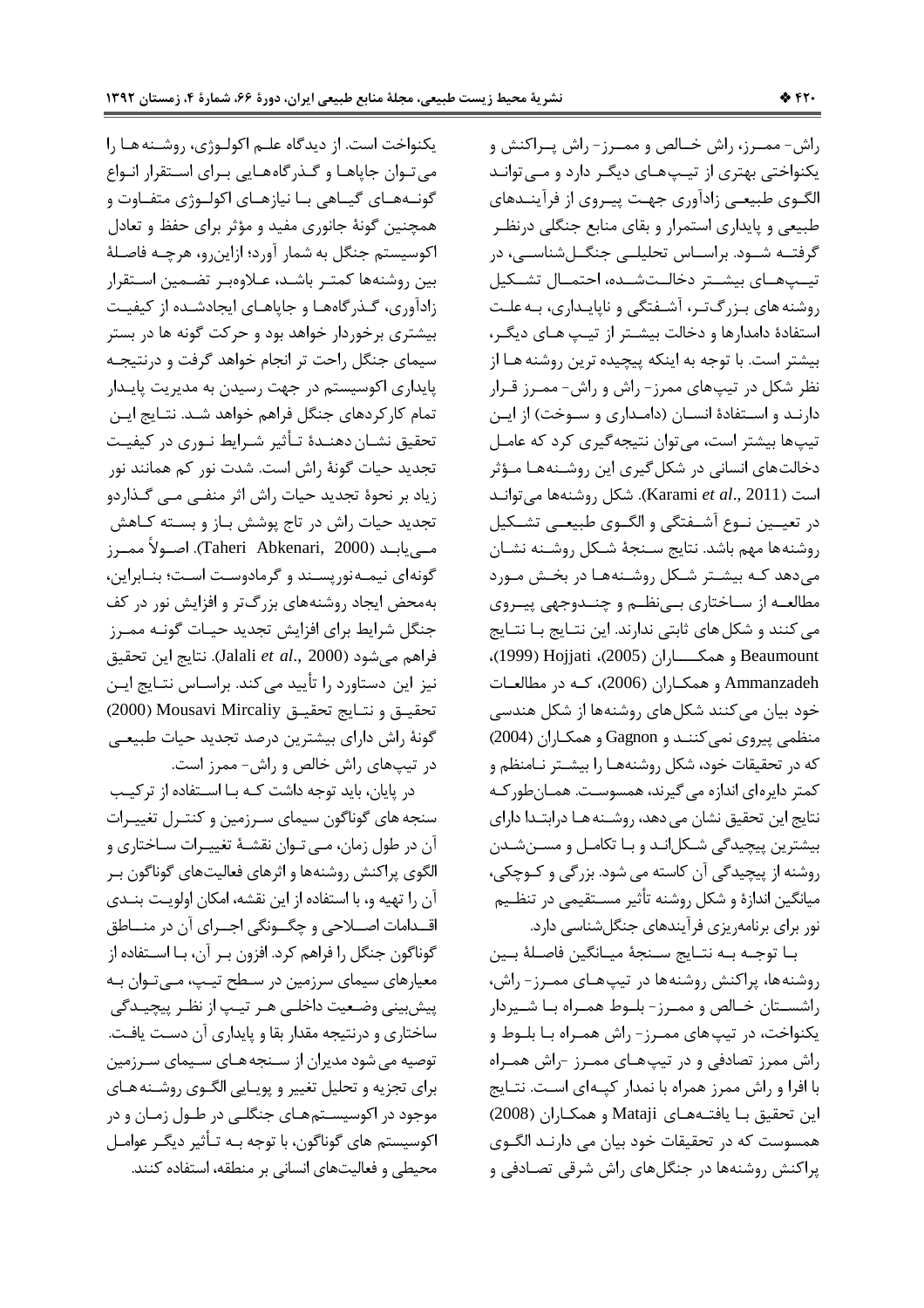#### **References**

- 1. Allen T.F.H., Starr T.B (1988) *Hierarchy: Perspectives for Ecological Complexity*, Chicago, The University of Chicago Press. 563.
- 3. Ammanzadeh, B. A., Amani, M., Amlash Amin, M., Salehi, M (2006) "Review of breeding patches of natural beech forests in Asalem, *Journal of Research producers*, 71: 19-25.
- 4. Beaumont LJ., Hughes L., Poulsen M (2005) "Predicting species distributions: Use of climatic parameters in bioclim and its impact on predictions of species current and future distributions," *Ecol. Model*, 186: 250-269.
- 5. Drößler, L., Von Lüpke, B (2005) "Canopy gaps in two virgin beech forest reserves in Slovakia," *Journal of Forest Science*, 51: 446-457.
- 6. Emborg, J (2000) "Understorey light conditions and regeneration with respect to the structural dynamics of a near-natural temperate deciduous forest in Denmark," *Forest Ecology and Management*, 106: 83-95.
- 7. Gagnon, J.L., Jokela, E.J., Moser, W.K. and Huber, D.A (2004) "Characteristic of gaps and natural regeneration in mature longleaf pine flatwood ecosystems," *Forest Ecology and Management*, 187: 373.
- 8. Gould, J.P (2005) "Stand dominated Oak dominated Regeneration, Prodactive model, and for guidelines", PH.D thesis, the Pennsylvania state university, 156.
- 9. Hahn, K., Madsen, P (2004) "Fagus sylvatica forest in Denmark," Proceedings from the *7th International Beech Symposium.IUFRO Research Group 1.10.00,10-20 May 2004*, Tehran, Iran.
- 10. Hamann A., Wang T (2006) "Potential effects of climate change on ecosystem and tree species distribution in British Columbia," *Ecology*, 87: 2773-2786.
- 11. Heywood, V.H., and Watson, R. T (1995) *Global biodiversity assessment*, Published for the United Nations environment program, Cambridge University press, 140.
- 12. Hoffmann, J (1996) "Assessing the effects of environmental changes in a landscape by means of ecological characteristics of plant species," *Landscape and Urban Planning*, 41: 239-248.
- 13. Hojjati, S. M (1999) "Review of natural breeding distribution of and age structure of beech forests in Fagetum Grazbon section Kheyrud Forest," M.Sc. thesis, Department of Natural Resources, Tehran University, 0.67.
- 14. Hutcheson, J.W.P., and Given, D (1999) "Potential value of indicator. Conservation and management of New Zealand Terrestrial

Communities," *Trrestrial communities. Science for conservation*, 109: 90.

- 15.Inouye, B.C (1999) "Integrating nested spatial scales: implications for coexistence of competitors on a patchy resource," *J Anim Ecol*, 68: 150-162.
- 16.Jafari, M., Zare Chahoky, M. A., Azarnyvand, H., Meybodi Baghestani, N., Zahedi Amiri, A.H (2004) "Relations of rangeland vegetation PoshtkuhYazd with your private physical and chemical soil using multivariate analysis methods," *Journal of Natural Resources*, 55(3): 419-432.
- 17.Jalali, G.A (1982) "Natural regeneration of beech in the lower section Fagetum Darbklay North Surrey area," M.Sc. Thesis, Tehran University Faculty of Natural Resources, 120.
- 18.Jalali, Gh., and Hosseini, M (2000a) "Review effects of different environmental factors natural regeneration of species Oak in Svrdar Noor," *Science Magazine- Research*, University Shahed, 31: 69-74.
- 19.Jaworski, A (1973) "Odnowienie naturalne jodly (Abies Alba Mill) wybranych zbiorowiskach lesnych Parkow Narodowych; Tatrzanskiego Babiogorskiego I Pienninskiego," *Acta Agr.et Silv.et Silv.Ser.Silv*, 13: 21-87.
- 20. Karami, A (2011) "Investigation on the metrics of the forest regeneration patches for sustainable forest management (SFM)," M.Sc. Thesis, Tehran University Faculty of Natural Resources, 158.
- 21. Kenderes, K., Mihk, B., Standovár, T (2008) "Thirty years of gap dynamics in a central European beech forest reserve," *Forestry*, 81: 111-123.
- 22. Kotwalp.P.C., Shimada, K., Nakashima, K., and Kawano, S (2008) *Ecological indicators: Imperative to sustainable forest manangement, Indian institute of forest management*, P.O.BOXNO.357, Nehru Nagar, Bhopal 462003, India. 327-342.
- 23. Lampainen, Johanna, kuuluvainen, timowallenius, tuomo H., karjalainen, leena, vanha, majamaa, llkka (1986) "Long-term forest structure and generation after wildfire in Russia Karelia," *Vegetation Science*, 15: 245-256.
- 24. Lawton, Robert O, E., and Putz, F (1988) "Natural disturbance and gappase regeneration in a Wind-Exposed tropical cloud forest," *Ecology*, 69(3): 764-777.
- 25. Marvie-Mohadjer, M.R (1976) "Some qualitative characteristics of Iranian beech forests," *Iranian Journal of Natural Resources*, 34: 77-96.